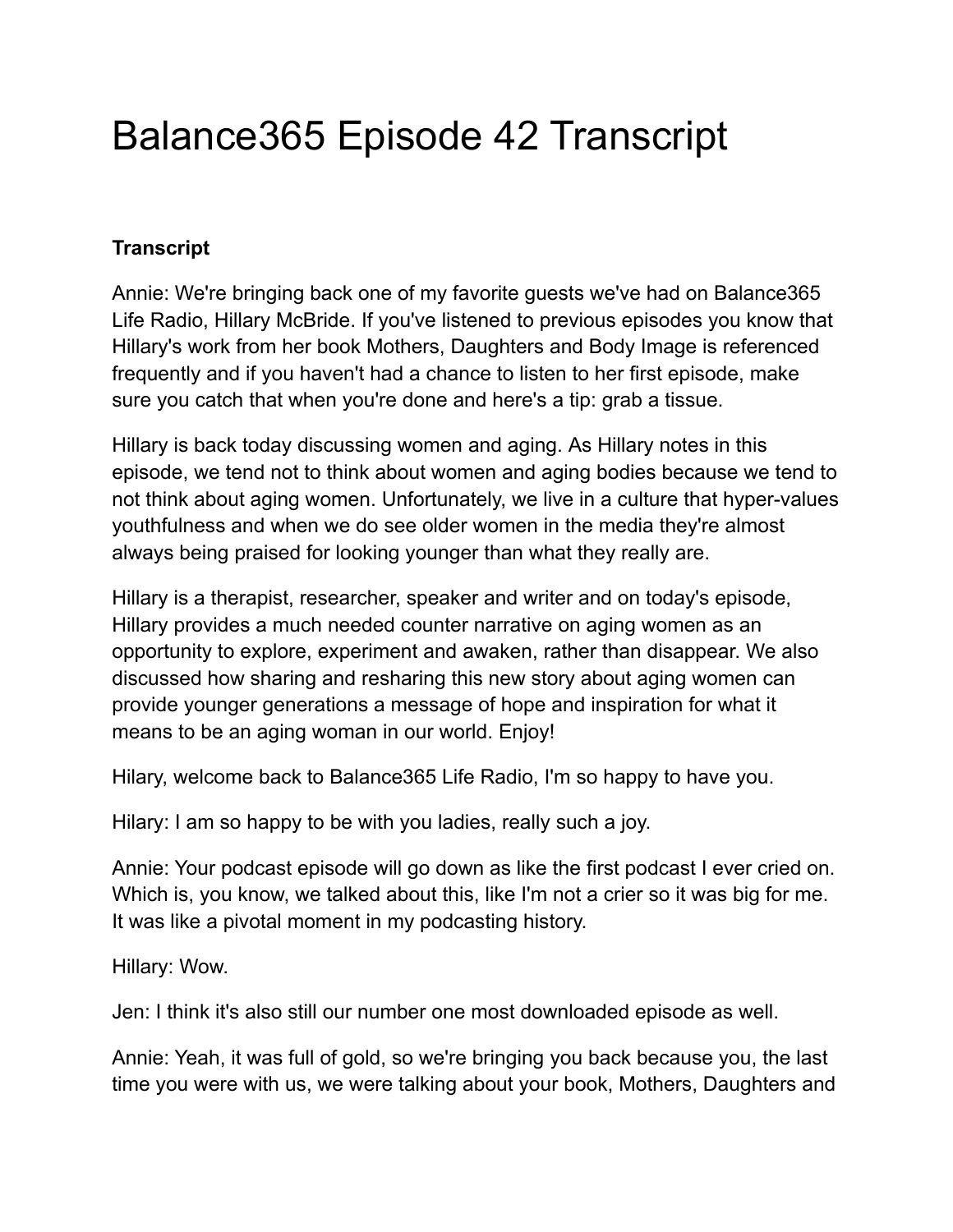Body Image which we can link on the show notes. It's an amazing, amazing book, super easy to read, full of stories and research to back up the stories and the experience that so many women, Jen and I have had some experiences that women in our community have had and that echo the experiences of the women that you work with are having but you are shifting just slightly into kind of a new realm, not so much mothers and daughters but tell us about what you're looking into now.

Hillary: Yes, so actually I'll name this as an addition, an addition to what I've done already to see the full picture, because I think that when we think about women's relationships with our bodies, we often think about young women. We forget that women's tension with what does it need to be embodied in this world is something that can actually increase as they age. We tend to not think about women and aging bodies because we tend to think about aging women, this kind of invisible population.

We don't really see them in the media and when we do see them in the media they are praised for having appeared more youthful than they actually are, so there is this trend in how we think about women's relationships with our bodies towards youthfulness. Not that there's anything bad with being young but that's actually just not the whole story about being human. There is so much more to being human than just being young and when we hyper-value that quality then we miss the opportunity to see and understand and enjoy and value the complexity and the richness that comes with aging.

So in my program of research, which is what we could say is the academic term for how the thread that runs through all of the academic and clinical work that I do, I'm looking at women's relationships with their bodies across the lifespan so I've looked at young women and I've looked at women and their changing relationships with their bodies through pregnancy, in the postpartum period and women's experience with their sexuality when they're becoming this young adult person but for my doctoral research, I'm actually looking at women's relationships with their bodies around the time of menopause and as they age, because we see these really critical points where eating disorders emerge for women and they're in puberty, they're in kind of young adulthood when people are entering university and we see them postpartum and then again at menopause.

So we there's something that's happening at those significant points of developmental transition that we have to say, "Why is more pathology showing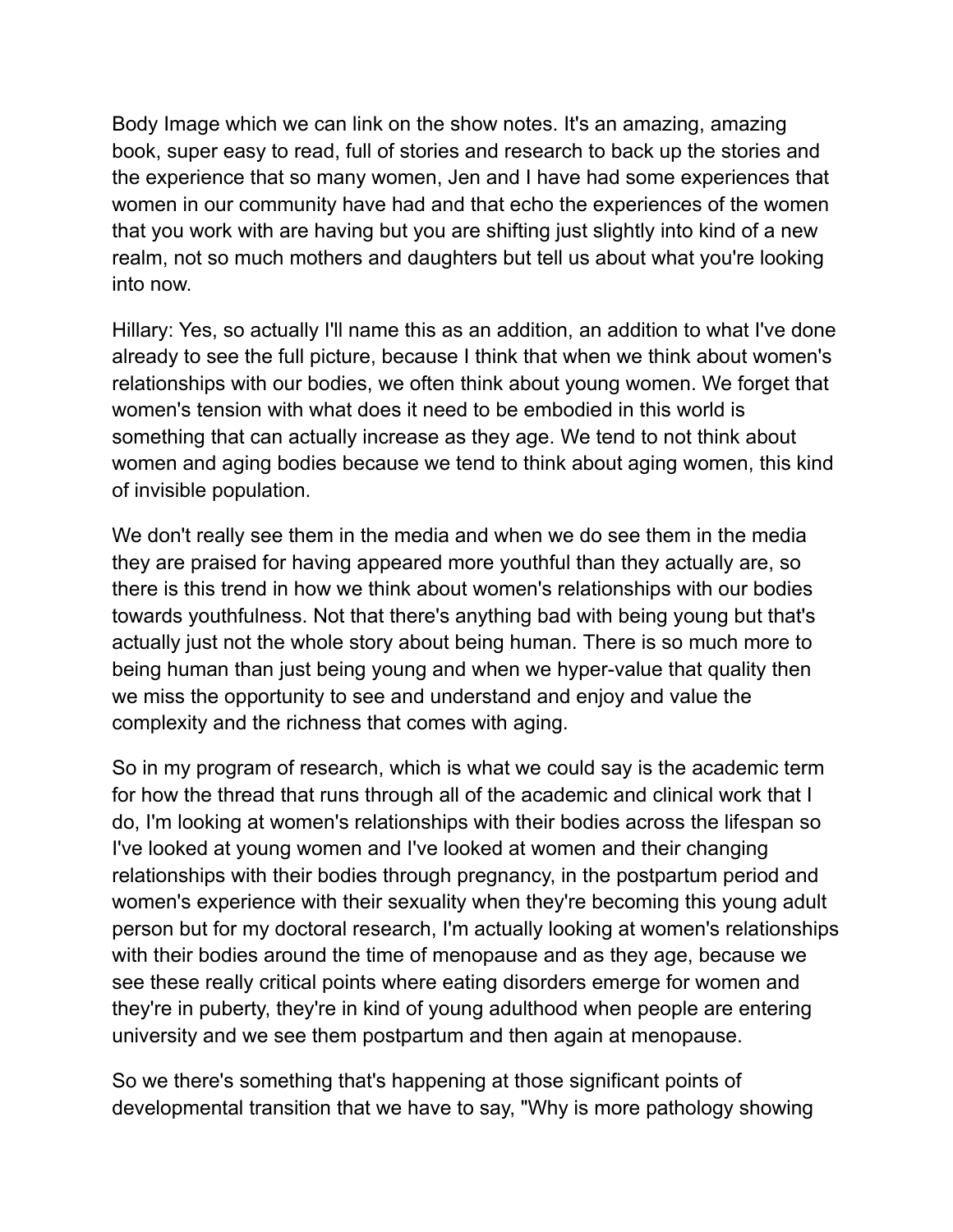up here? Why? What is happening at these points of transition that more suffering is emerging and women are hating and trying to punish and disappoint and shame their bodies into appearing certain way?

And it seems that in each of those developmental transitions that they're all what we would call biopsychosocial. None of the significant transitions in the lives of women are just psychological or just in their bodies or just in their relationship with other people. It's this whole purse and change because we know from research in the fields of embodiment, stuff that I covered in my previous books, that what happens to the body happens to the self, what happens to the self happens to the body, that this idea that we are a mind and our body is just this vehicle or a taxi for the brain something that we know is a really outdated way and harmful way of looking at the self.

So we see that when women age and their bodies change, there can be a sort of crisis, a crisis of "Who am I? I am no longer, perhaps, desirable. I'm no longer an object for to be desired by somebody else. I'm no longer youthful. I can't do or perform physically in the way that I want to and so, who am I in the world?" Especially for people in your community who are fit. What happens when there's pain with physical activity? What happens when there's issues of mobility and fitness has been a way of coping and surviving and feeling joy and power in the body?

So at this significant developmental transition where women are changing in their psycho social identity, there tends to be a lot of shame and fear about the body. With menopause we see the redistribution of weight. We see women have changes in terms of levels of sexual arousal, often difficulty with sleeping and the sense of feeling like the body is betraying them.

Even things like hot flashes that you can't necessarily control in public, kind of outing you as an aging woman. So I'm looking at specifically at women who negotiate this transition towards more freedom, towards more embodiment, towards more love and compassion and self and I'm really excited about the results that I'm finding because I think that there is this overwhelming narrative of pathology of the aging female body.

Actually up until about the sixties, if you look at medical literature and I mean the sixties was not that long ago, the postmenopausal female body was actually considered to be a kind of useless male body.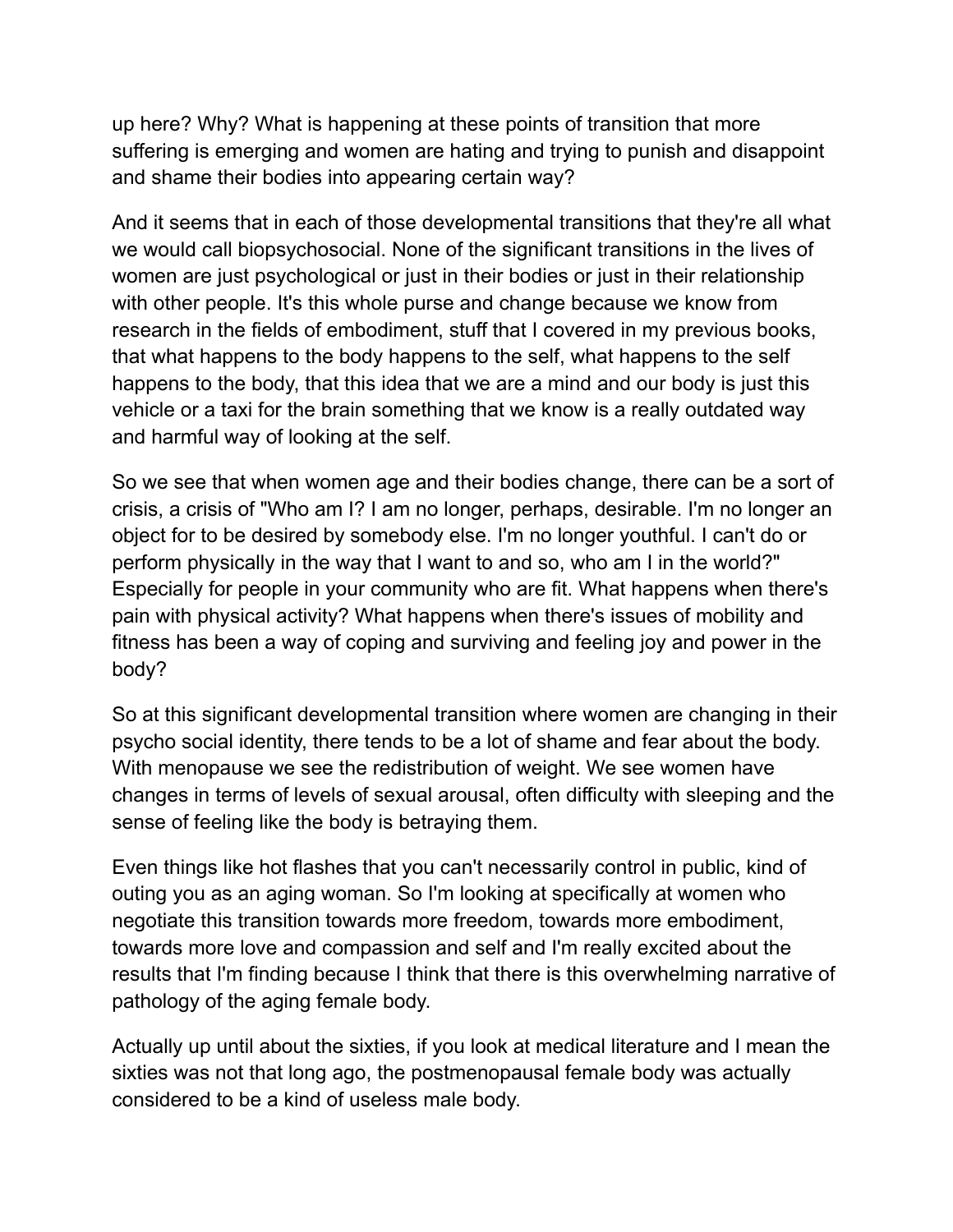Annie: Oh wow.

Hilary: Because theoretically, the female body was seen as having a function of reproduction and if you no longer have a reproductive function, kind of, what's the point of having you around?

## Jen: Right.

Hilary: So when we think about that line of philosophizing about the aging female body, it's no wonder that there is shame and frustration and a sense of kind of wrestling with the body as it ages, but then also, I mean, like I was saying, in media we see aging as a problem to be solved. Solve aging, fight aging, fight weight gain that comes with menopause and women are told that it is something that needs to be fought and conquered as opposed to something that is an opportunity and an invitation to experience transformation as a full self and because of how we in our culture are so afraid of body changes that are kind of "outside of our control" when our bodies just naturally change, we don't really know what to do about that.

So I'm really excited about the stuff that I'm finding for these women and of course, there'll be books and articles and interviews that come out later when I'm fully have all of my results written up but the message is hopeful that we as women don't have to be afraid of aging, that not every woman hates her body as she ages, but we just don't really know enough in the popular media right about what to do, how to get there?

Annie: Yeah.

## Jen: Absolutely.

Annie: So already some of what you've said has like a lump in my throat. What is it about you? Your voice, your demeanor, or I don't know. So I guess my first question is, I know you said menopause is and I know women experience menopause at a variety of ages but is aging something that you've specifically put a number on through your research or is this just like a feeling of getting older, a general fear of aging, is this or is this a specific age range that you're looking at?

Hilary: So I'm looking at any woman who's been a few years out of menopause and that can vary because menopause, like you are saying, hits at different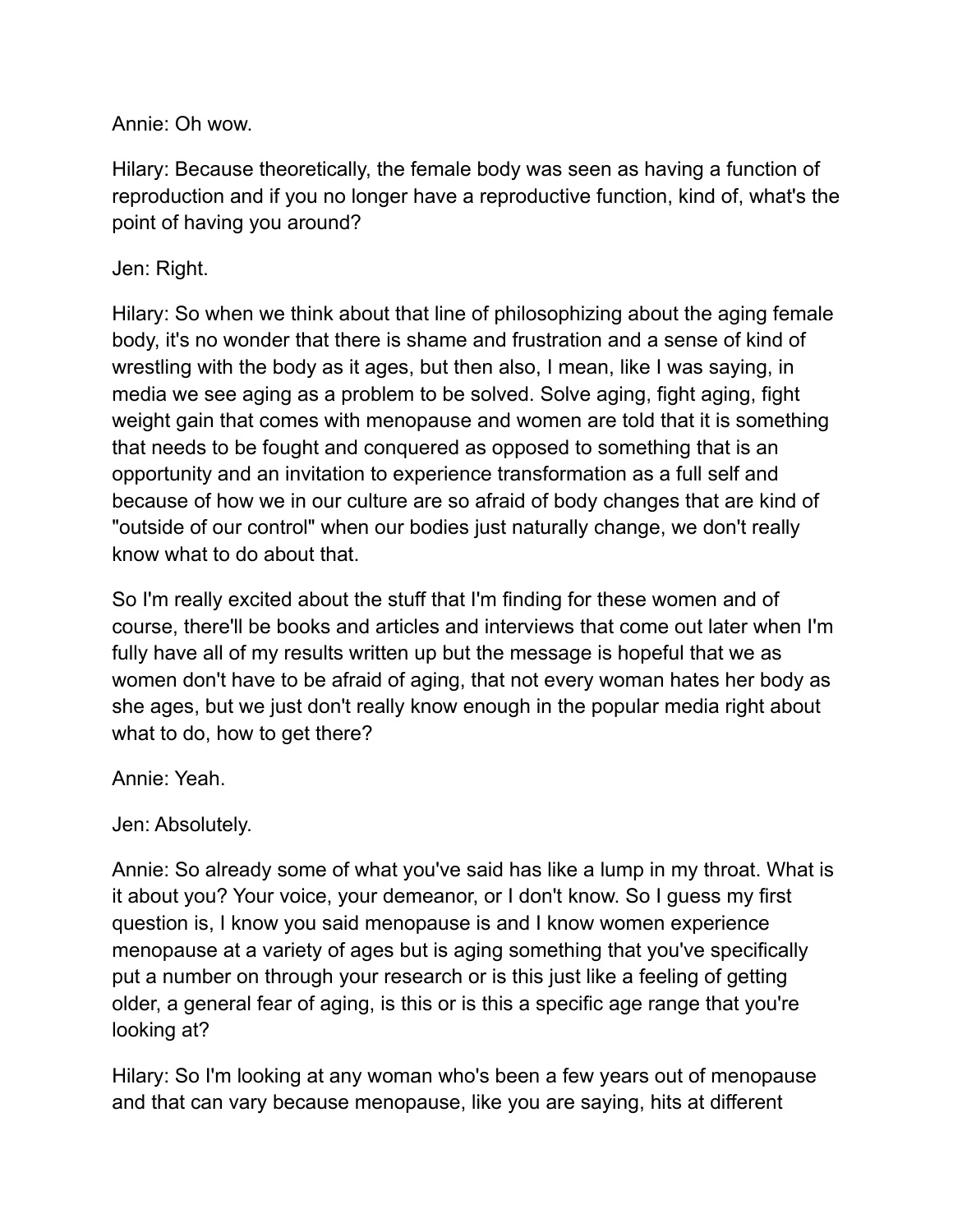stages and it's not, for women who are pre-menopausal, as I've learned from my research, like, I'm an outsider advice is not my lived experience yet, I'm a younger woman, but I thought of it as like a thing that happened and then I started researching aging women and it's this kind of unfolding that happens and there are these little markers like "Oh, my period didn't come this month" and it comes with it this sense of like "Oh, I I wonder if that season of my life is over." And if a gradual change process that happen sometimes over a few years and sometimes over some decades, but aging, we would say, the aging population for women is anything kind of as fertility starts to ends.

Jen: I started feeling this actually recently because my youngest went to school. And I found myself with this feeling of maybe a bit of fear, maybe a bit of anxiety, maybe a bit of like, what is next?

Hilary: Grief maybe even too.

Jen: Grief, totally. Lots of feelings and I just, I didn't have any words for these feelings and one day it just dawned on me that I am entering a new stage of my life and that can be scary, uncomfortable. It depends what your mindset is, right, where what you just said earlier was that all I know about getting older is that it's something I have been programmed to dread and so it's sort of I had to dig into these feelings and try and change my narrative around it.

I mean, there are some great things about my kids all being in school now but it does mark the end of an era for me. And yes, so I'm, you know, I mean, I don't think I'm near menopause yet but it's, I think it's about the stage of your life sometimes, more than the age, right, as far as what's happening and what you're moving through?

Hillary: Yeah, well there are all of these micro developmental transitions throughout your life span, like, "Oh that was the last time I breastfed my baby."

#### Jen: Absolutely.

Hilary: That was the last time I dropped a kid off at school or that was my last day with my kids at home or wow, that was the last time I saw my parents fully functioning before they moved into assisted living, like there are all these things that mark that age is just a part of life and that the developmental stages take us into and out of different experiences. I think for women in particular there is this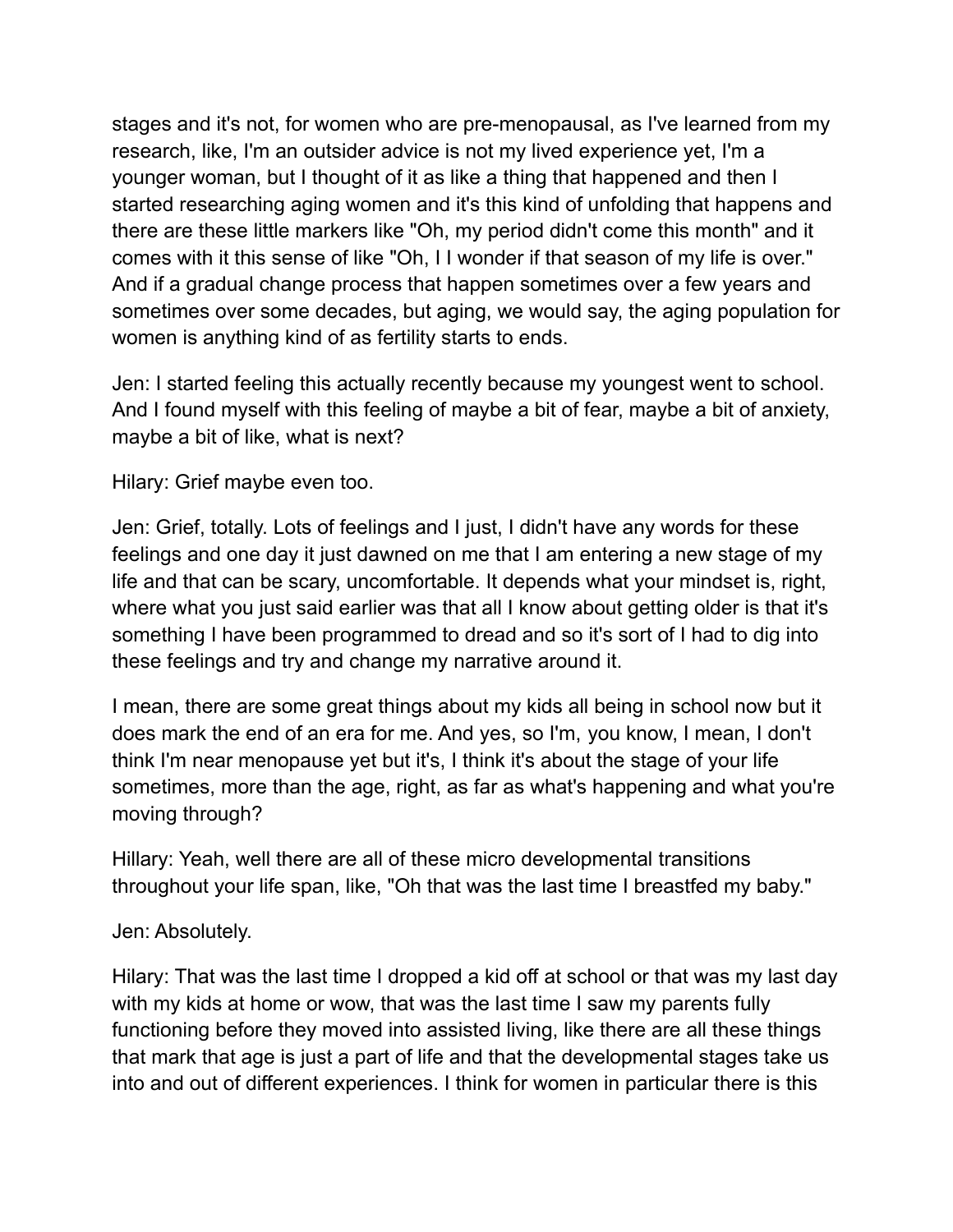complex narrative around aging because, and we call this like the double standard in women's literature around aging, that men who age are given status and are seen as having wisdom and maturation, like I think of the narrative of the Silver Fox, is distinguished, whereas women are thought of as actually being less valuable or frumpy or invisible at best.

### Jen: Right, absolutely.

Annie: We have a another podcast that we did with Amanda Thebe and she's a personal trainer who specializes in training women that are going through menopause and she is echoing exactly what you're saying that a lot of these women feel forgotten and there's so much misinformation and confusion and just not talked about. You know, like, it's, you know, talking about periods used to be so taboo and now we're, at least in my community, we seem to talk about that more. Pregnancy, postpartum stages but menopause is still seems like it's kind of like, it's coming along but we got to like do some more talking about it.

Hillary: Yes. Yeah, yeah and the invisibility is such an interesting thing, because in my research, and this is echoed in the body of literature about women's experiences of aging is that invisibility feels actually, for a lot of women, like freedom. All of a sudden, I don't feel like I have to play the game to be valuable anymore. The invisibility gives me permission to show up in the world in a way that I want to show up and I get to really leave behind all of the things that other people put on me that I kind of took on as a badge of honor or as an expectation and I'm really coming into my life and realizing that I get to take responsibility for who I want to be in the world but the invisibility is a kind of superpower in a way.

And a lot of women feel like the invisibility allows them to feel safer as they move through the world because if they're not as much of a sexualized object then they don't have to worry about the same kind of threats of assault or objectification and dehumanization of being objectified as a human and so there is this like freedom to just be a full person in a way that some theorists say that men get to experience throughout their entire lives.

The invisibility of the kind of sexualized objectification is liberating and for other people the invisibility is extremely anxiety provoking, it actually increases appearance management behaviors. "So I'm invisible? OK, I'm going to work extra hard to adhere to or to align myself with appearance standards so I'm going to do more to manage my appearance than I ever did before to try and earn my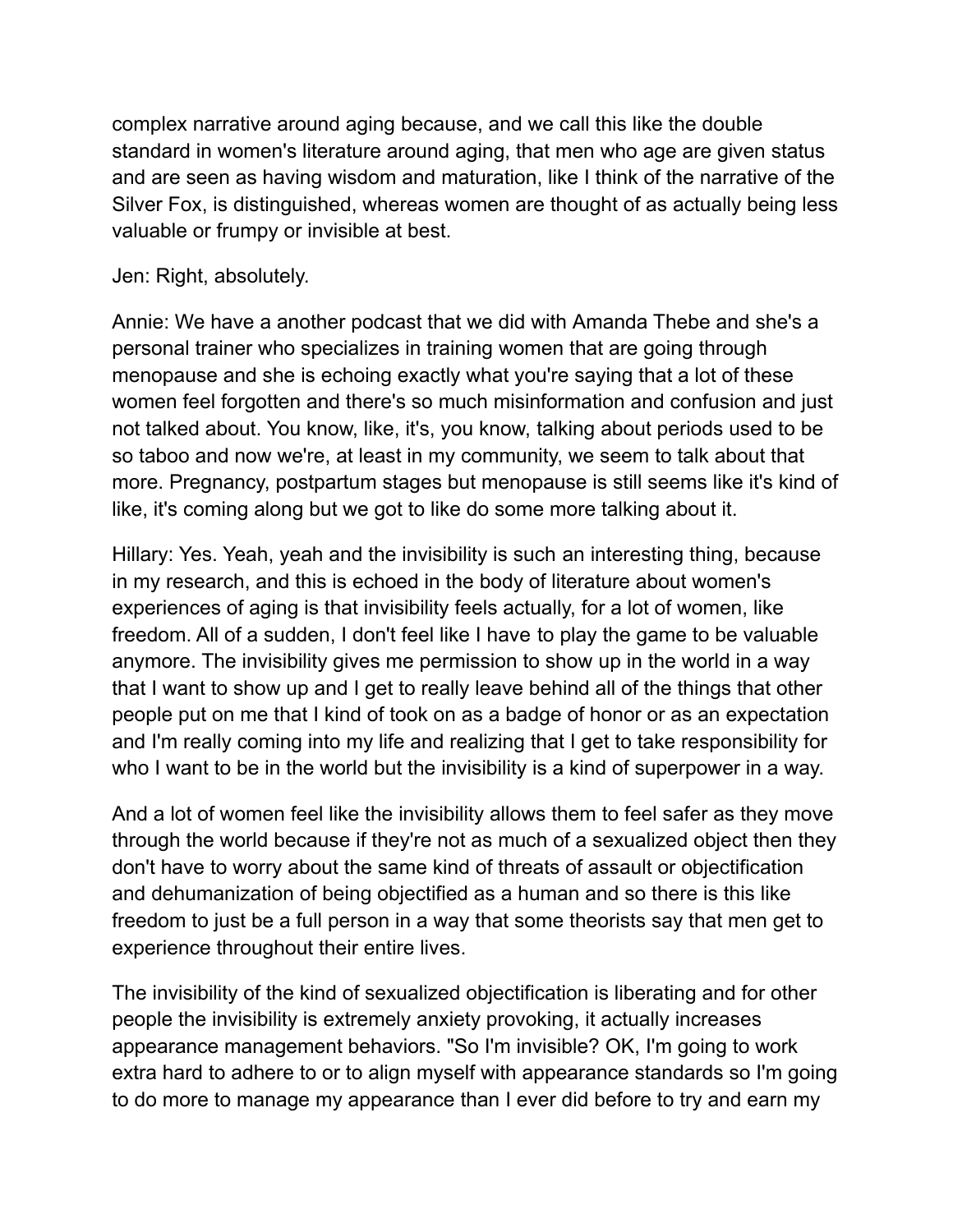enoughness because the world has told me up to this point that I'm valuable if I look a certain way" and so if I'm outside of that certain way of appearing, women can sometimes feel even more distressed. And again, other women feel totally free in a way that they never did before.

Annie: What would you say, do you have any thoughts on the pros or cons or is it just person specific about those appearance management strategies like all the anti-aging stuff, the clothes, the cosmetic, you know, all the things, do you have any thoughts about how we're using that? Is it good? Is it bad? Is there a line that it's crossed when it's maybe harmful and what do you think?

Hilary: Well, I mean, I really identify with the political values of the feminist movement and would say that there is a pathologization of the natural aging process for women and that causing one to fear aging can sell products. Causing women to fear what their body naturally does and the beauty and the cycle of transformation throughout their lifespan has capitalist gain. There are people who benefit off of women hating their bodies and trying to punish or restrict or change how they look to the maintain appearance ideals so I think I always want to think about like why am I doing something? If I'm using a product, why am I using it? Am I using it because sort of like contingent self-worth that's hanging on this, like if I don't use this, if I don't change how I look, if I don't manage wrinkles that I'm actually not valuable or beautiful?

Are we trying to manage or appearance because it feels like an invitation toward self-expression and then I might even say like, then I would use different words and I would say that's not really appearance management, that's more, yeah, self-expression and the freedom comes with knowing who you are and how you like to show up in the world and not seeing the body as a thing to be restricted or managed.

Jen: As we say often to our community, it's not necessarily about the what you're doing, it's the why and the how you go about it.

Hilary: Yeah, absolutely and I have to remind myself often, like, I think I might be doing this for a good reason, yeah this is because I want to but if we start to deconstruct that a little bit and think about why, the question that often helps me guide my choices around my appearance that I often ask other people in clinical work is "And what would happen if you didn't?" and sometimes we can trick ourselves into thinking that we're choosing something because we want to but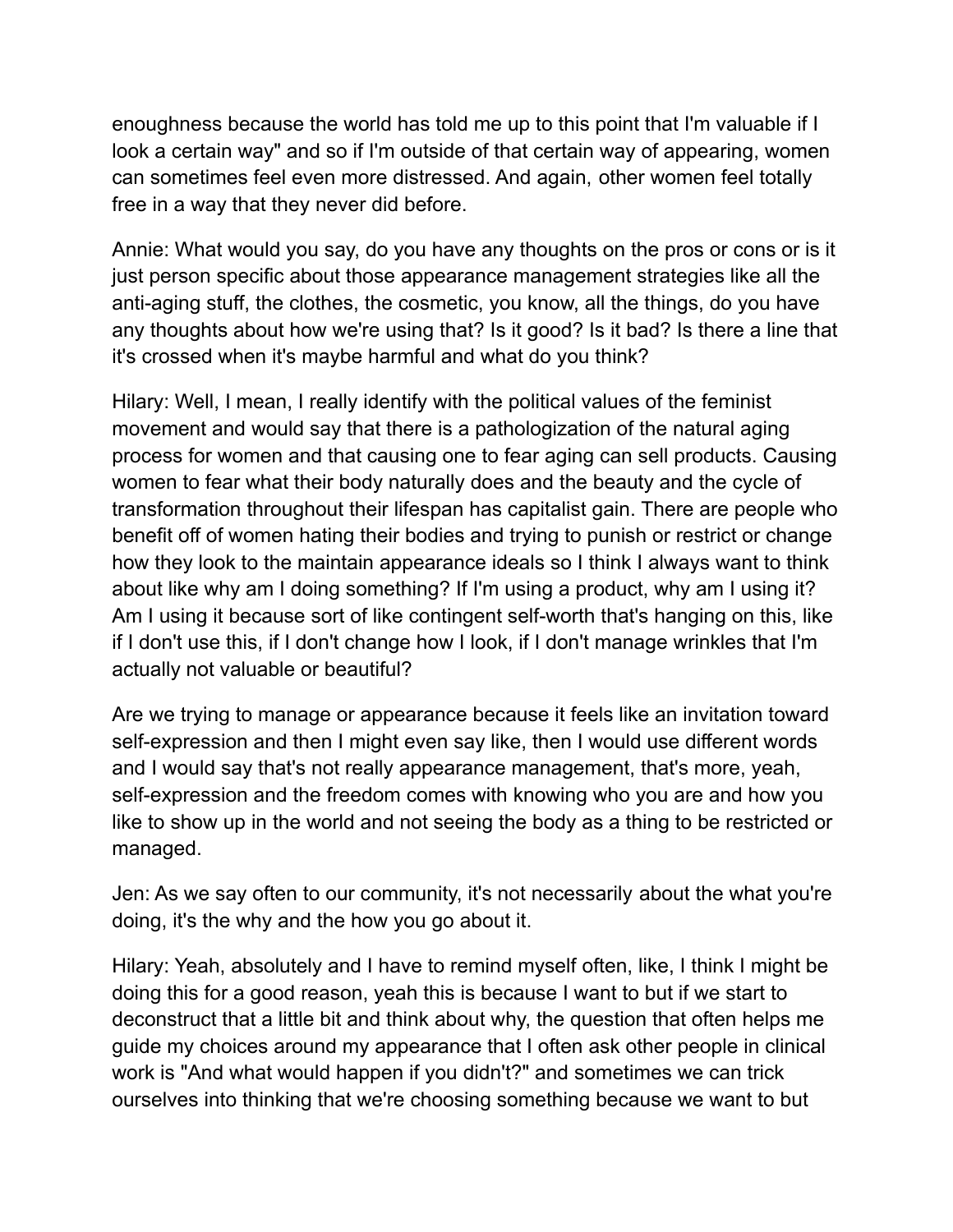then we ask ourselves, "What would happen if I didn't?" there can be a disproportionate amount of the fear that emerges that tells us like, "Oh, there's there's something more going on here than just liking to look this way."

There's actually a distress that I am not valuable or that I'm not going to be attractive and the only way that I know that I'm count in this world is if I'm perceived as attractive. So there's a lot of politics involved in this whole conversation were having about how women feel about their aging bodies and sometimes we buy into the story so much that we think that we actually really to do buy the story.

Annie: Right.

Hilary: And don't realize that we've been sold something that actually benefits other people and keeps us sucked into a loop that then ends up harming other women too because we're not presenting to them that there is possibility-

Jen: What's real.

Hilary: Yeah, what's real and "Hey, guess what younger ladies, you don't have to be afraid of aging because guess what? I'm here and it's so good. It's so so good."

Jen: You are describing my journey with my pubic hair.

Hilary: Yes. Yes. Well, preach.

Annie: That, I was not expecting that to come out of your mouth.

Hillary: Tell us more.

Annie: But I kind of like it.

Hillary: Yeah, yeah it's so good. You've got kids and they're going to see your naked body and they're going to think that that's the normal adult female body but when you present a modified version of the body that's what kids think is the healthy normal adult and then they grow up and see the normal and thinking that the normal is the aberration not that aberration itself.

Jen: Exactly and I really, I tread that conversation carefully because I want women to do things for themselves. I want intrinsic motivation. I do not want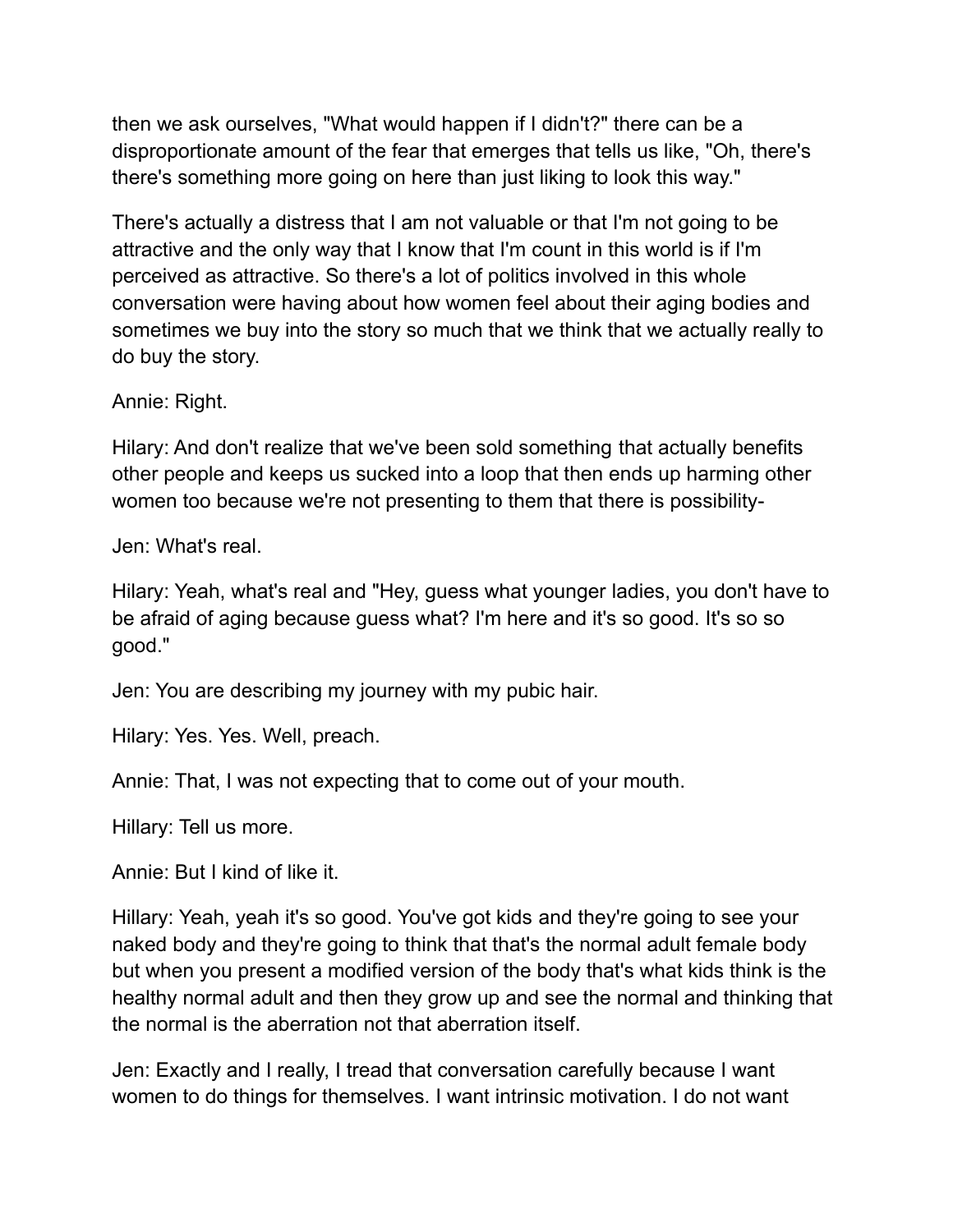women to feel, I don't know if the right word is shamed but shamed into taking a certain path because it's the best one for their children, do you know what I mean? So that is a tricky, tricky conversation to have but the absolute truth is that our children are watching and learning and they are doing what we do, not what we say and and that's just the truth, that depending on how you choose to live your life, that is what your children are seeing as normal and you have to decide, you know, if you're OK with that, like are you OK with that?

Hillary: And let's take us beyond children for listeners who don't have kids, let's think about how anybody who goes before us in any capacity gives us the model of what the potential future could look like. So when we see fear of aging and shame about the body and needing to control and manage and restrict and disappear as an aging woman then anyone who is younger looks at that and doesn't see a narrative of hopeful joyful embodiment in aging. It just doesn't exist so how do we believe that that's even a possibility? What's fascinating about the journey of being a researcher and learning from these incredibly wise, powerful, perhaps even rebellious older women is that it's given me a story that I didn't have before which is that I can actually have hope for-

### Jen: Absolutely.

Hillary: -Myself and the generation of women who I'm a part of after me because until doing this research I didn't actually know that that was possible, kind of like with my research for my first book Mothers, Daughters and Body Image, I didn't know that young women could love their bodies, it wasn't a story that I'd actually heard very much of so anytime we create opportunities for counter narratives to be told and then publicly told it actually inspires a whole new possibility for what it means to be a woman and what it means to age and be thriving in our world.

Jen: A lot of women my age, in my generation, the only example we have of aging is women trying to press the pause button at 29 and denying their age or lying about their age, you know, and that's, I mean, that's a whole, that's what, I mean, that really is what young girls see, lying about their age, lying about their weight, not wanting to put their real weight on their license, like it goes on and on and on. There are very few examples of women in our society living their true authentic selves and being honest about it.

Hillary: What's fascinating about the sample of women who I have been interviewing and having really rich conversations with for my data for my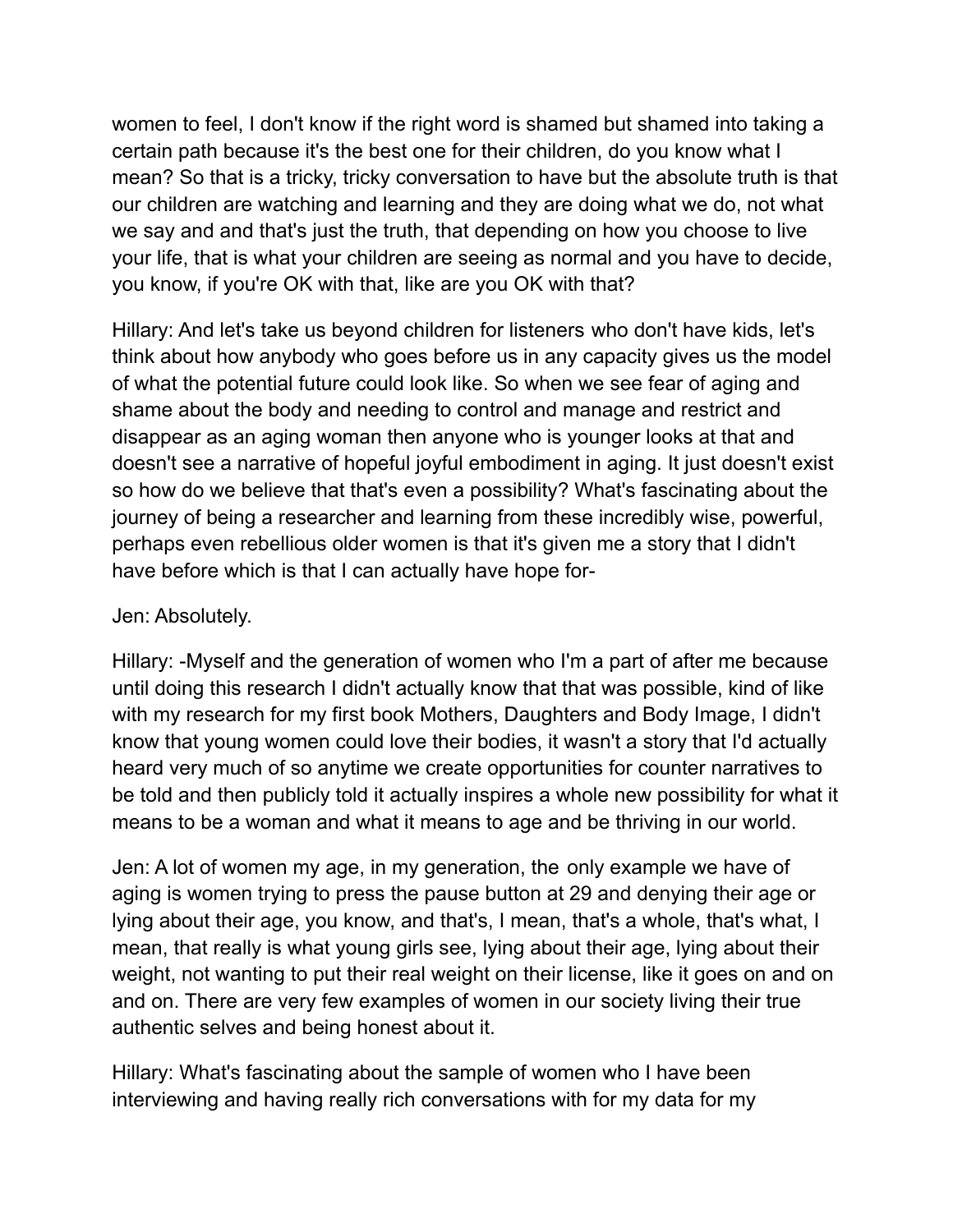dissertation is they keep giving me these metaphors. So one of the questions I ask is "What's a metaphor or an image that represents your experience of becoming a postmenopausal woman, of aging as a woman?" and I keep getting these really transformative, like really deeply spiritual images, so one woman said it was like a tree fell and I thought that the tree was dead and then I started to see that there was all of this beautiful new growth coming out of where I thought the stump was. That I thought the season of my life was over but actually I'm realizing that something is just beginning and it's my story, not all the stories that I was told I had to adhere to you or another woman saying it's like coming out of the chrysalis and she said that when she thinks about this stage of her life it's like a shaking off of all of the things she was told she had to be and actually the true self is emerging.

So when I think about the stories I've been hearing of aging, I totally agree with you, Jen, I've been heard like "Oh, I've been 29 for 30 years" or I mean, you know, "It's my 30th time celebrating my 29th birthday" you know stuff like that and I'm getting these stories that we often aren't told like, "Oh no, no, no, it's it's just starting" and yet we put so much energy into fighting something that is really the emergence of perhaps the true self or a healthy relationship with yourself or a way of being in the world but isn't about the obsession of controlling or fixing your body and actual freedom.

Jen: Absolutely. I love how you talked about entering a stage of your life where society is not objectifying or sexualizing you as a person is giving women this freedom which I think is amazing, while also think it's very sad at the same time that we have to endure that and that is when a lot of women will find their freedom when they stop being objectified. Yeah, that's just a really interesting piece of this conversation.

Annie: Hillary, I have a question. I'm just listening to you talk and something that I've experienced, I have never ever felt any anxiety about getting older. Like it wasn't like I turned 30, I was not like "30!" I'm not fearing 40, I'm 35, I feel good but sometimes out of the blue it like hit me that I'm running out of time. And like I'm peaking in my career too late, that I missed the boat and I don't know if that's a fitness industry thing because it seems like all, you know, our platform is so visually based with social media and being online or if it's the fitness industry just hyper values youth and youthfulness but have you run across that like there's this career oriented like I'm running out of time, I don't have enough time to do all the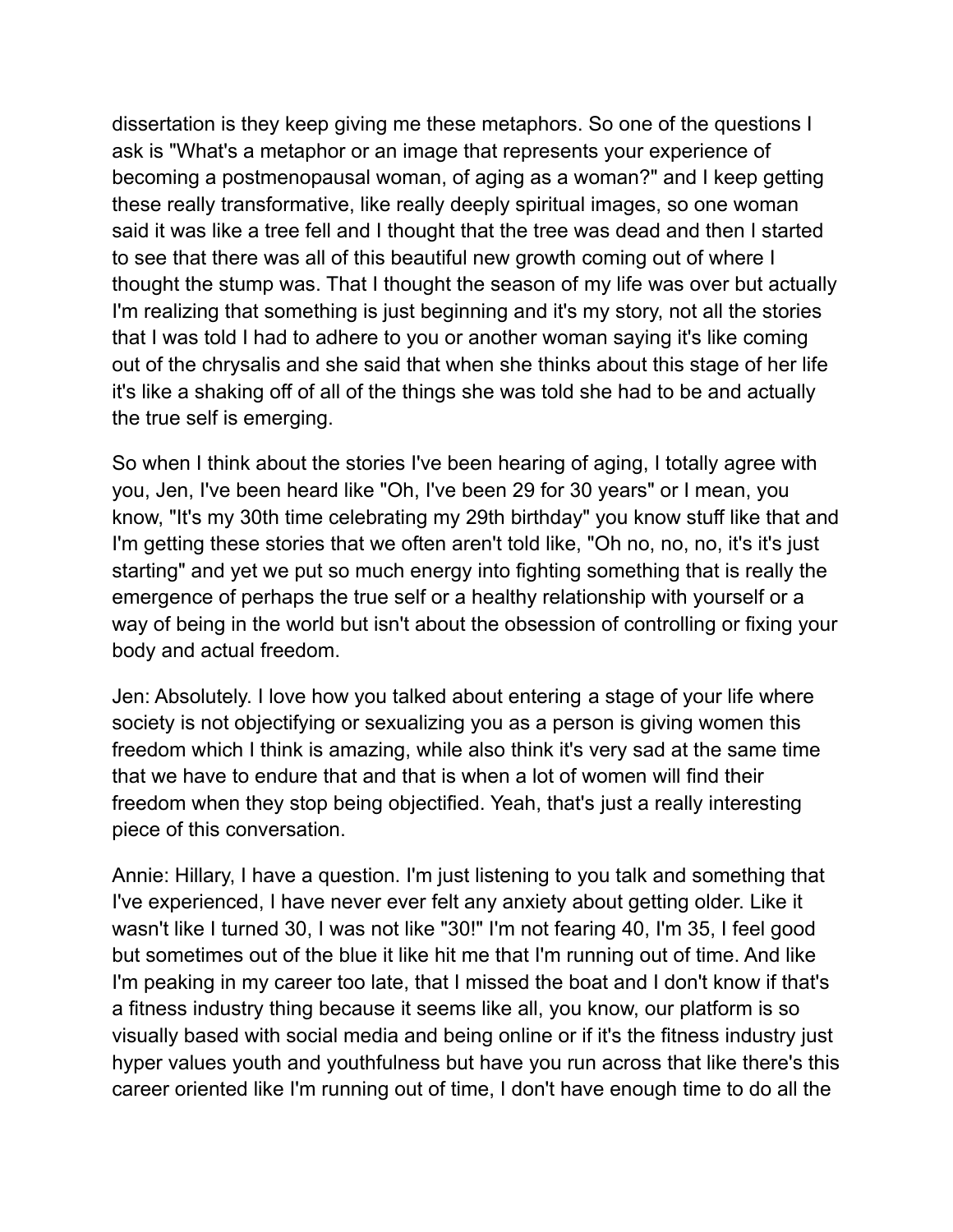things that I wanted to do or I I'm going to reach a certain age where my opinion doesn't matter anymore and I know that's not true because I see stories of Brene Brown or I just watched the Iron Lady, you know, like I hear these stories about women that came into their career with such success and gusto later in age so I know that that's not the only option but have you run across anything like that?

Hillary: Yeah and the only pushback that I would give to that argument is great, Annie, you thought of 2 people. But the story is that OK, great, we can think of 2 people but where the rest of them? Where are the rest of the women who are of that age? And so there either hasn't been an opportunity for women to feel that they can or were in occupations or ways of being that kind of suppressed or silence or cause the aging woman to disappear so the dominant overwhelming narrative is that that's not a thing that you could do, that your time will be over and I think that's both cultural and kind of in the subculture of the fitness industry and then even more so for women and I think that there is a confluence of factors that would cause that anxiety to come out and great we can think of 2 women, I mean, I would have been like, "Yeah, Brene Brown." Oh and I would have had to think a little bit to do the Margaret Thatcher one.

Annie: Margaret Thatcher didn't come to mind?

Hillary: Not immediately. Not my first go to.

Annie: I've been on a girl power kick lately.

Hillary: Yes exactly. So we actually have to dig a little bit for the stories. We have to dig for the counter narratives of aging women who come into thriving success in their public careers later in their life and again, I mean there's a theorist who does something called the relational theory of work who talks about how the work that women do that is most successful is often not the most visible. So the woman who is maybe "more successful" in her relational careers is taking care of her kids and her marriage and her aging parents and is juggling all of these balls but that's not a kind of "work" that our society privileges and values and says actually matters and has social worth.

So how do we define meaning? How do we define work? How do we define what is socially valuable? And then all of a socio cultural things that feed into that make it, I think, make it really normal for that anxiety to come up and I think I think about this developmental transition of aging and as being extremely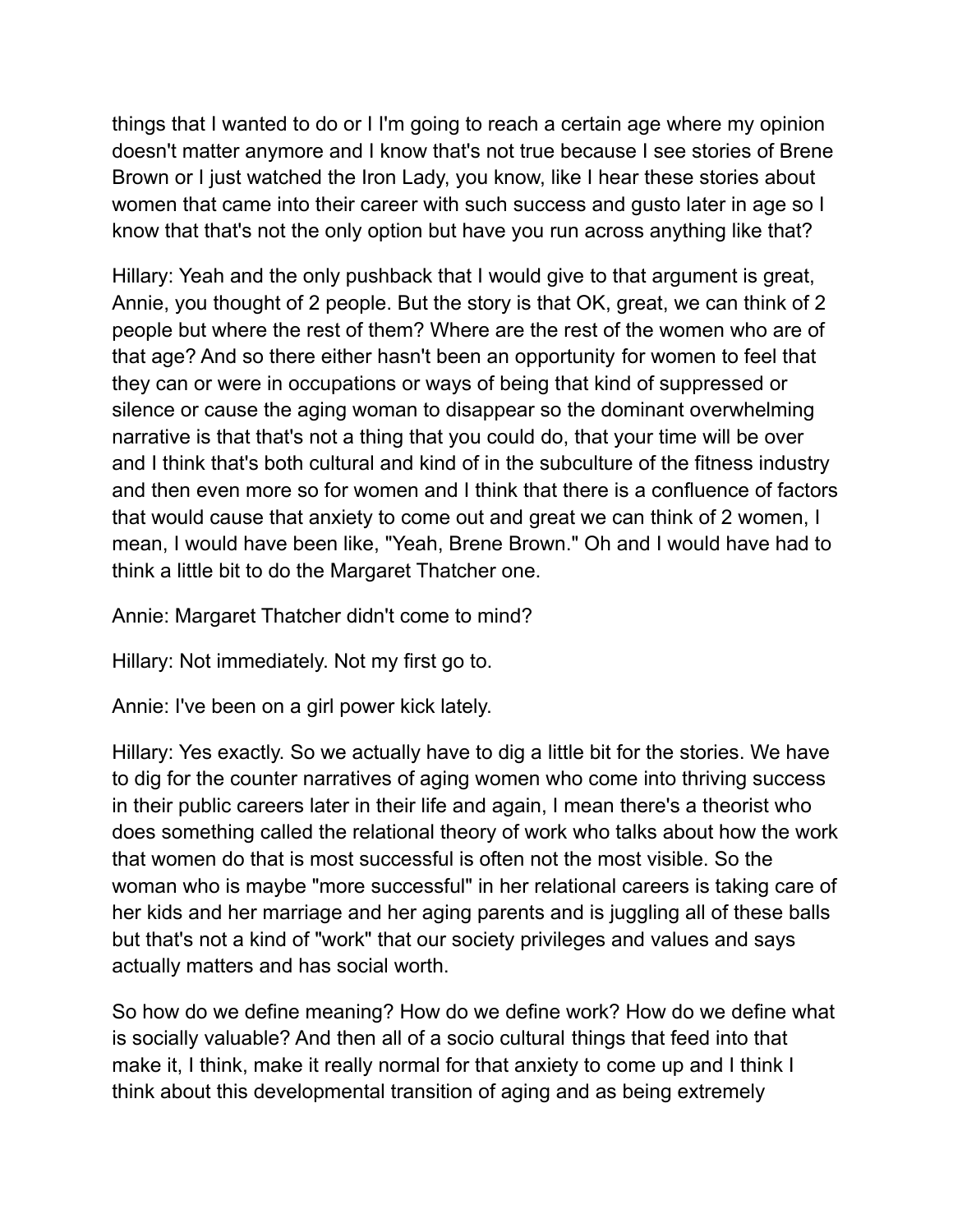existential and there are four, using Yalom, he's an existentialist who was really influenced by logotherapy that Yalom has these 4 pillars of, or the 4 fundamental concerns of existing and one would be death, obviously, aloneness or ultimate aloneness, am I alone in this world and I understood? Meaning? Right, so what is. What is it that makes a meaningful life and then the tension between freedom and responsibility. How do I show up for myself and Yalom would say that we are actually only fully free when we start to take responsibility for our life. Just think about how when a kid is not making choices and they don't have freedom to decide what they're eating, you as a parent take responsibility for them when they're sick, so you have the freedom to choose for them and you take the responsibility for them. The task as of adulthood is to come into responsibility for our own lives and to think about who is it that we want to be and then all of those factors influence each other. So who do I want to be but there is a time limit on existence and so how do I realize my full experience and expression of selfhood while also not alienating people from me and doing it in a way that feels meaningful but within time constraints of the 85 year life and you're at a point where you're showing up in your life and you're doing the things that you love and want to do but with that can also come this fear of like "But how does that fit in the timeline of existence?"

### Annie: Yeah.

Hillary: It's existential.

Annie: I have big goals for us in our community and I'm like "I need all the time. I need, yeah." Wow. OK So. you've shared a lot and I want to save some time to discuss what can we do? Like, in your research, have you found any anecdotes to how to fight this fear of aging in our culture?

Hillary: Exactly. Yeah so the first thing I would say is I don't know if we need more things to fight but perhaps we can notice our fear and we can notice that our fear has been grafted into us by our culture and maybe isn't something that we always need to adhere to or obey but we can notice that it's there and we can start to experiment in dialogue with our fear, "Why is it that I'm afraid of aging. Is it because I know that I won't have time to do all the things that I want to do or is it because I was told that I'm not the valuable if I've aged." So being curious about our fear, starting to explore the fear but one of the things that shows up in the research over and over and over again is 2 things. When women get educated that there is less mystery and there is less fear about the unknown.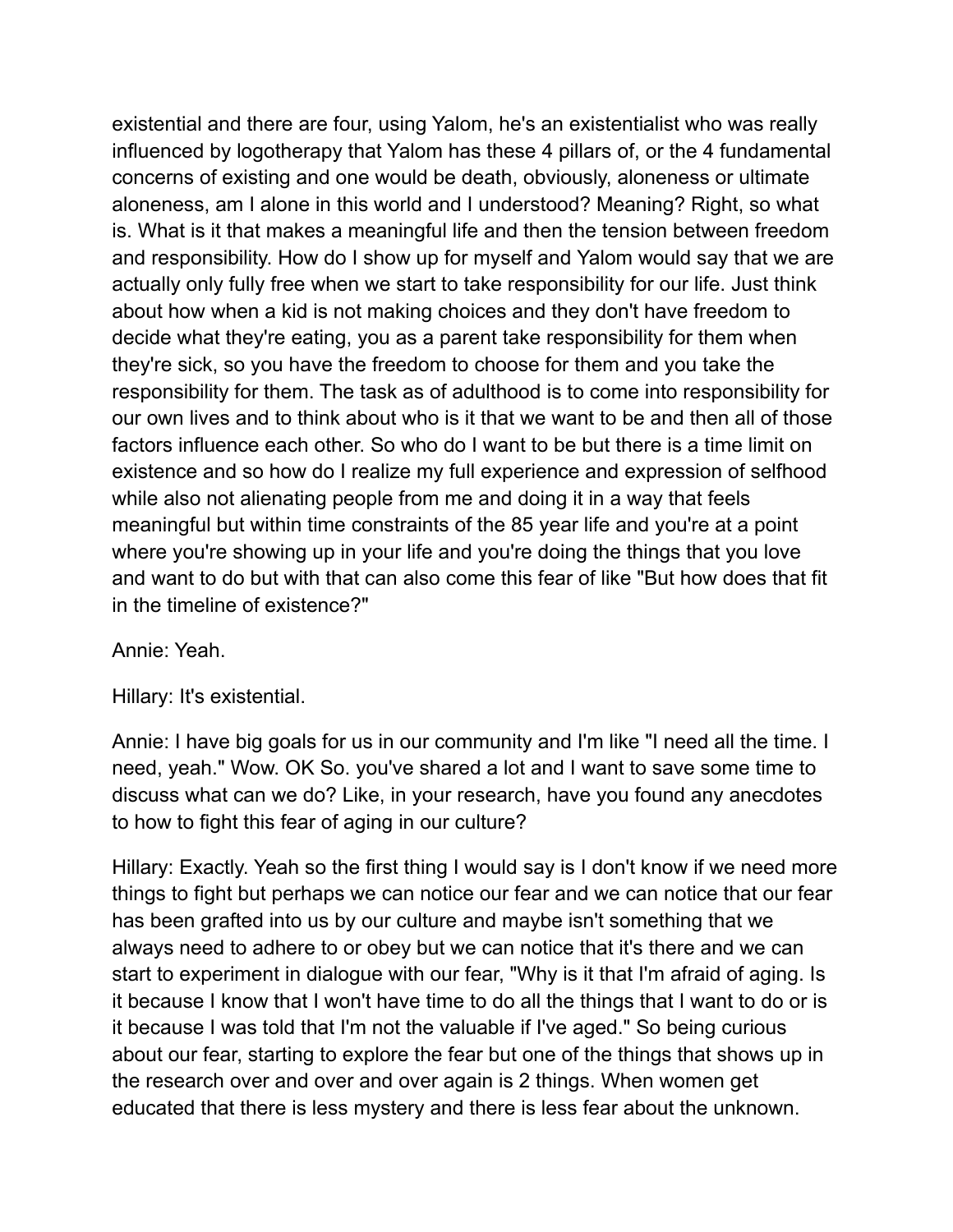And two, women need other women when they go through the transition of aging. There are no rituals for aging women and I've interviewed women from. Aboriginal and indigenous cultures and communities who would say a ceremony for women who are young girls who are entering it like fertile years and have had their first menstruation and there is ceremony to say "This is how you do this well. Let's gather around you, let's hear from the people who gone before you to tell you what comes with this honor and privilege of becoming an adult woman" but nobody does that for aging women.

So women find their own circles and rituals like book clubs and walking circles and spiritual communities where they are gifted the status of an elder as a way of being able to pour into other young women's lives so I would say, find a community of women that you journey with, that is something that we need just to be well across the lifespan but especially when things are changing and we're not sure what's coming next and to know that that can demystify your experience and you can feel less alone because you know that you're not broken if something starts happening for you but my goal, ultimately one of my goals for my research, is to have another book and like I was saying, to make public the results but I also want to create perhaps women's circles for women to talk about aging and to hear from older women elders, the crone, if you will, who hold this experiential knowledge about being well and being free and to have traditions and circles where we can learn from the women who have gone before us and to realize "I don't have to be afraid." But that we didn't learn that fear in isolation, that fear was given to us socially relationally and so we need to unlearn that fear socially and relationally as well.

Jen: So much programming as women.

Hillary: Exactly and deprogramming.

Jen: Right.

Hillary: Deprogramming and again, like I said, you didn't learn the things that you're afraid of on your own and you will not unlearn them on your own.

Jen: Right.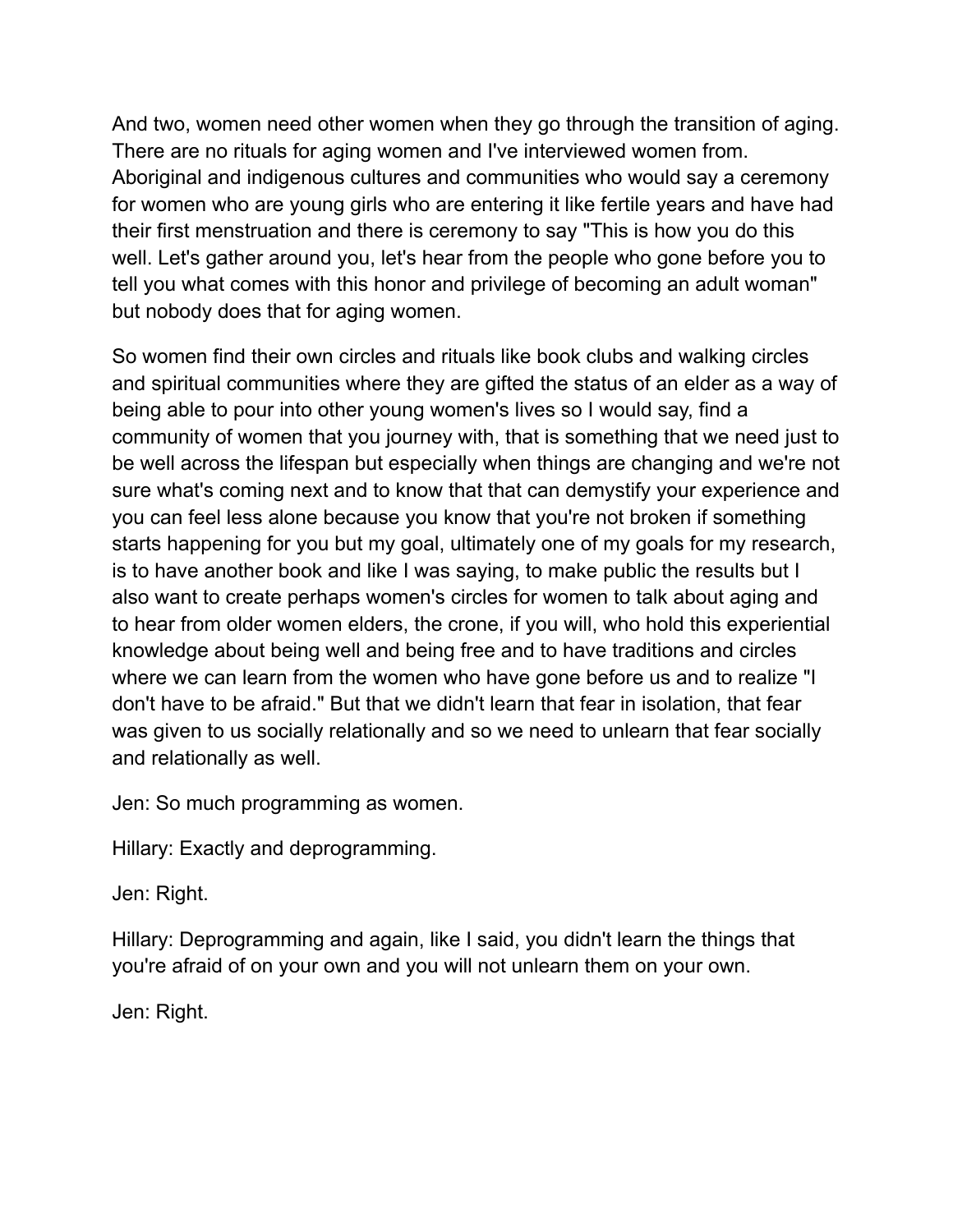Hillary: The most healing thing for me in my journey of eating disorder recovery was to join a group of women who a primary source of identity was not shaming the body or modifying the body but actually was around thriving as a full self.

And that reminded me that there is another way of showing up in the world and so having these communities around us who can give us a new identity, you're not just sitting around with women talking about the thing that you're doing to try and control your aging skin but actually are perhaps politically engaged or are doing social and charitable work and mentoring young girls. Find a way of connecting with other women as you are aging to give back.

Jen: This is why our community has become so important to so many people and just there was a conversation that happened the other day and it was going sideways, there was some diet culture ideas being introduced into this thread by maybe women who aren't very active in our community or who are maybe new to our community and finally one of our moderators, you know, politely commented and shut down the thread but before she did one of our longtime community members was able to say "You can literally talk about this anywhere on the Internet. This group is unique that no other group talks like this and that is why these ideals being introduced here are not welcome in this group." And community is so, so, so important.

Hillary: Yeah.

Jen: And we struggle to communicate that to our audience. But once you get it and you see it, you know it.

Hillary: Yes.

Annie: And it's so contagious. I mean, you know, just like you said, Hillary, I think we've all experienced that, like, to be in a circle of women either in person or online and have one woman kind of shut down the narrative like, "No, we're not going to talk about our bodies that way." It's like the whole group stops, you know, like and it can be tough to be that first person to say, "No, we're not doing this we're not allowing this anymore but it's contagious and it's life changing."

Jen: And even having our Balance365 women come on our podcast to say, I mean this goes back to diet culture, but you know, I kind of, I live, we live in a bubble. We live in the Balance365 bubble and it is but I sometimes forget how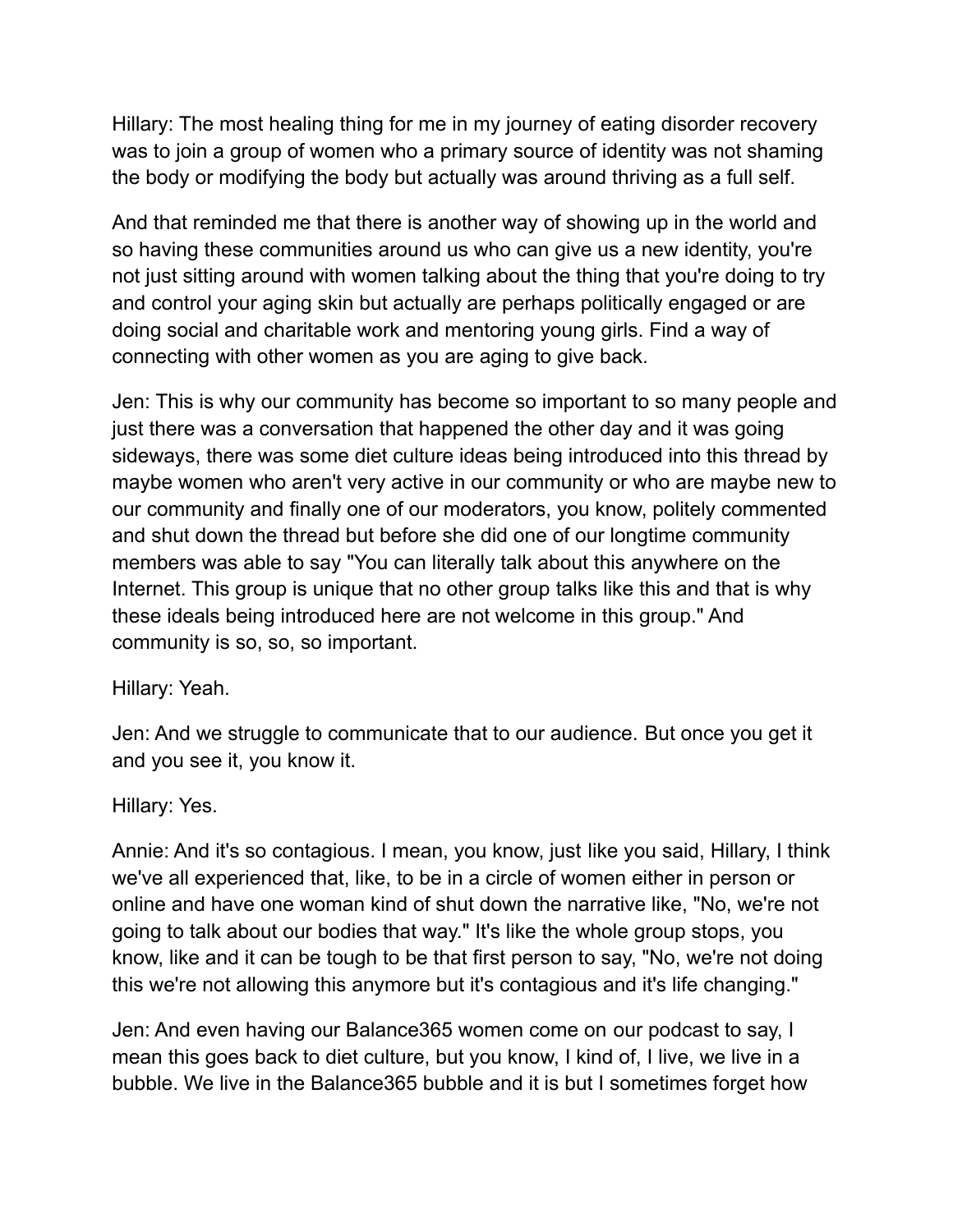bad it is out there and how many women are still walking around this earth just ashamed, ashamed of their bodies, ashamed of aging, ashamed of not being productive or bringing, you know, value to our society in whatever way.

I forget that that all still goes on and it's just so amazing to even feature some of the women who have joined Balance365 and just to say "There is another way to live and this is what it looks like and it's not even a look, it's a feeling and like that is so possible for every single person" but what do they say if you, belief is the start of any kind of transformation.

So if you can't find the belief then you're never going to go down that journey so it was so important to keep featuring, you know, the women, the women that say we have in our community, or women that you are interviewing, obviously, because they're there and that's what we need to see more of, not what not to do, we need to see what is possible.

Hillary: What to do. You're so right, yeah and it creates hope for the future. It creates a new vision of existence and I think it it's a mental health intervention on a wide scale because if we can live without fear, if we can live without shame, if we can live without anxiety about the experience of being human and think about what else we can do with our energy.

### Jen: Absolutely.

Hillary: It's mental health and it's also a political intervention as well to say, like, there's actually so much more for us to do in our world than to be preoccupied with shaming or changing our bodies. There is, go ahead.

Jen: Well, I was just going to say, in Balance365, we have women that they didn't even understand how much time and energy they were diverting to their appearance until they weren't doing it anymore.

### Hillary: Exactly.

Jen: And like your whole world opens up, like, I could not have founded and grown this company if I was still deep in diet culture. I mean, it was me getting away from that that was able to grow the community that we have and that is what, you know, is so amazing about it.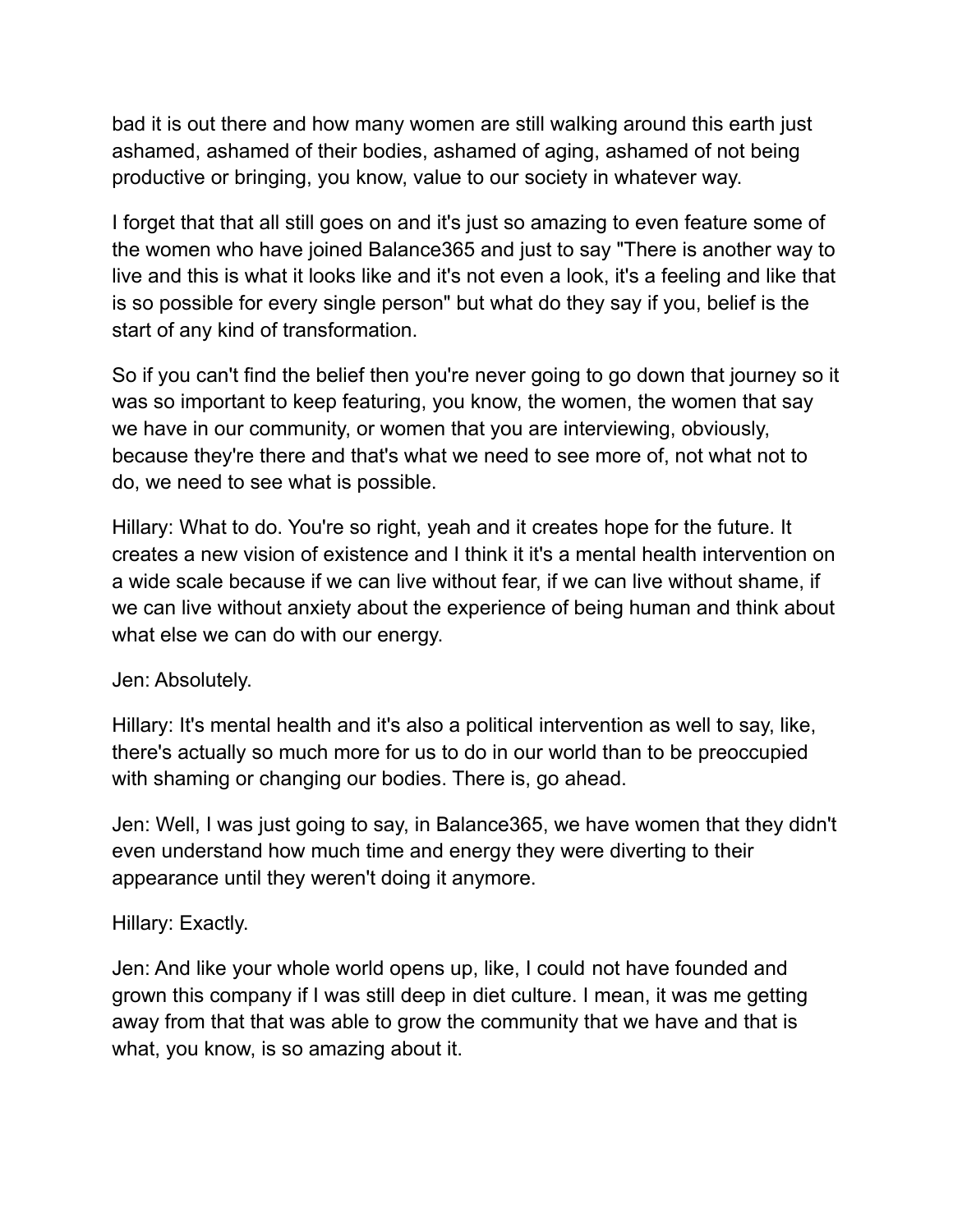Hillary: So think about that in terms of the aging woman as well. If you decided, like, I'm out of this game, that doesn't work for me anymore and was never meant to be something that liberated me from or toward something, I'm out of the game. So who do I want to be in this world?

Jen: Absolutely.

Hillary: And it seems that aging women have this invitation to really explore and experiment with the freedom of self in a way that young women are often restricted into these very narrow stories of being a woman. So I think there being like a rebirth that happens as women age but that's not the story that we're told and so we need to, as you're saying, we need to keep telling this new story so that we actually look forward to the awakening that's going to happen and perhaps even draw it closer to us to the present.

Jen: Absolutely. It's self exploration is what it is and that's exciting, right?

Hillary: Yeah.

Annie: Who doesn't want to be a part of an awakening, I mean-

Jen: Sign me up.

Annie: Put me down, like, yes, please. Yeah.

Hillary: I'm thinking about titling the book that I write about this Menopause as Metamorphosis.

Jen: Oh I like it.

Hillary: So it's like a spiritual, physical, social, political, relational embodied awakening that happens for women as they age and it sounds, honestly, like I can't wait to get there.

Jen: I want to give a shout out to Amanda Thebe who we had on our podcast earlier to talk about you know the this Invisible Woman and the aging but she runs a Facebook group called Menopausing So Hard so I just wanted to give that shout out in case anyone listening is looking for a group of women to connect with who are, you know, pursuing health, wellness, fitness but also need a positive, encouraging place where women are showing up and being seen in that community because she's just such a fantastic leader in the fitness industry.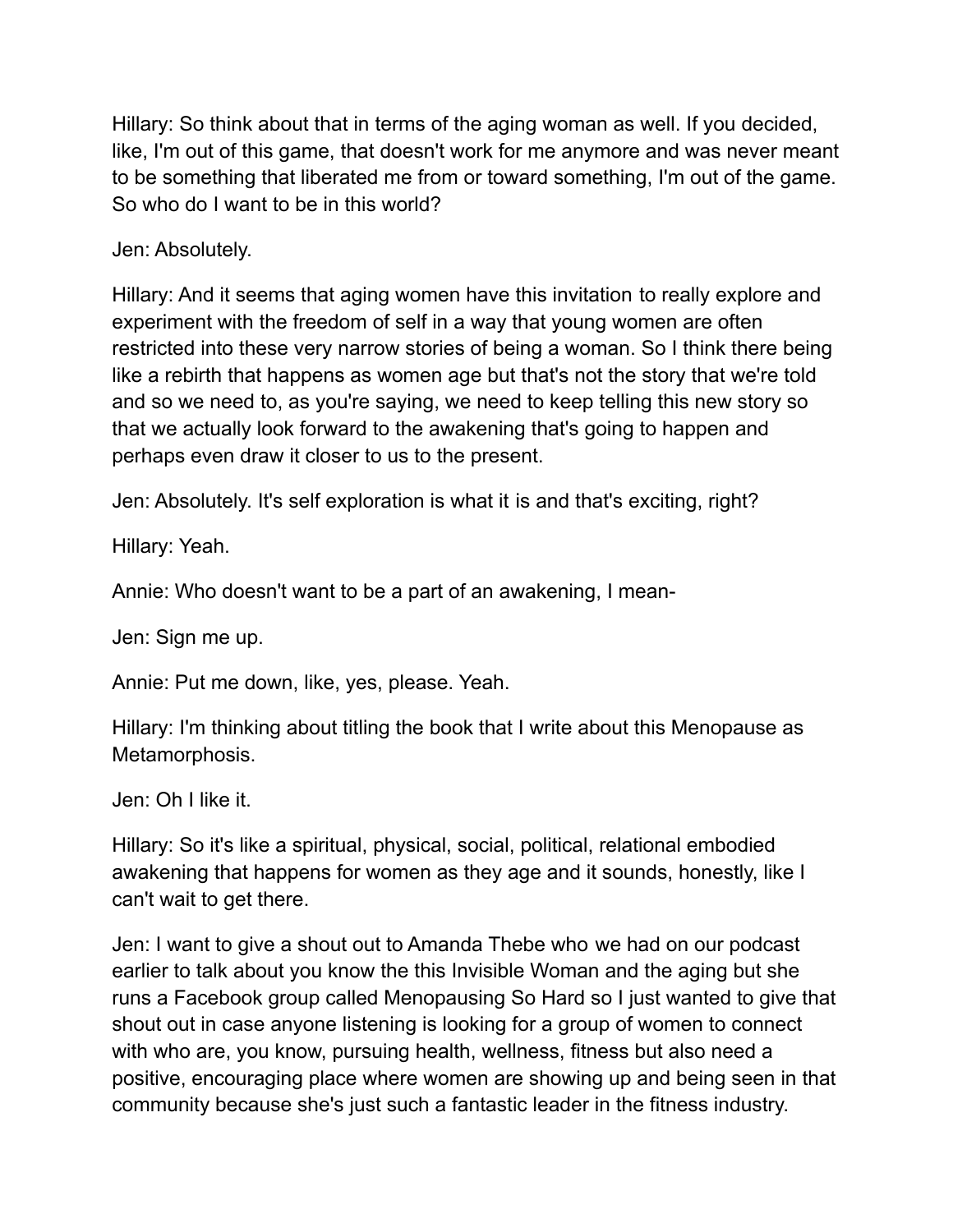Annie: And she's living it herself and she's very open about her experience with her changing body and what that's looked like for her.

Jen: Last year she did a photo shoot and she posted photos after and she just talked very openly about her hesitations when she first got the photos back and she saw that she is getting older and she saw the lines on her eyes and she decided to post them anyways as a celebration of her age and I just thought it was amazing so I feel very lucky to know Amanda Thebe just professionally in the fitness industry as someone to look to to say that you can have a, you know, a thriving career and still have tons of purpose as you age.

Hillary: And I'd love for there to be more conversations publicly about women and aging and conversations and podcasts and events and conferences and workshops for aging women to feel like there is something to look forward to and to support that unfolding and awakening.

Annie: Let's put that on our list, all of our lists.

Jen: Let's do it.

Annie: The the of, the four, Lauren included but the four of us are going to get together-

Hillary: Oh, we're going to do it.

Annie: At some point, I can feel it and it's going to be amazing, it's going to be lightning. Yeah. Is there anything else you want to add or share with us in your research, your work, your findings with our listeners.

Hillary: Yeah I think that I shared the heart of it, there is going to be so much more to be more to come and so many more conversations as the research continues to unfold. I've started doing a series of retreats for women called The Sacred Feminine around women connecting with a sense of sacredness in themselves. We're often told in Western and often Protestant influenced communities you need to leave your body to find something sacred, you need to get out of your body, it's far away, your body is bad, it's a problem and actually there is some really cool traditions to draw upon which lead us towards ourselves, towards our body and so I've been doing these series of women's events and retreats where women get together again and not shaming spaces where we focus on experiencing the sacredness within us and between us and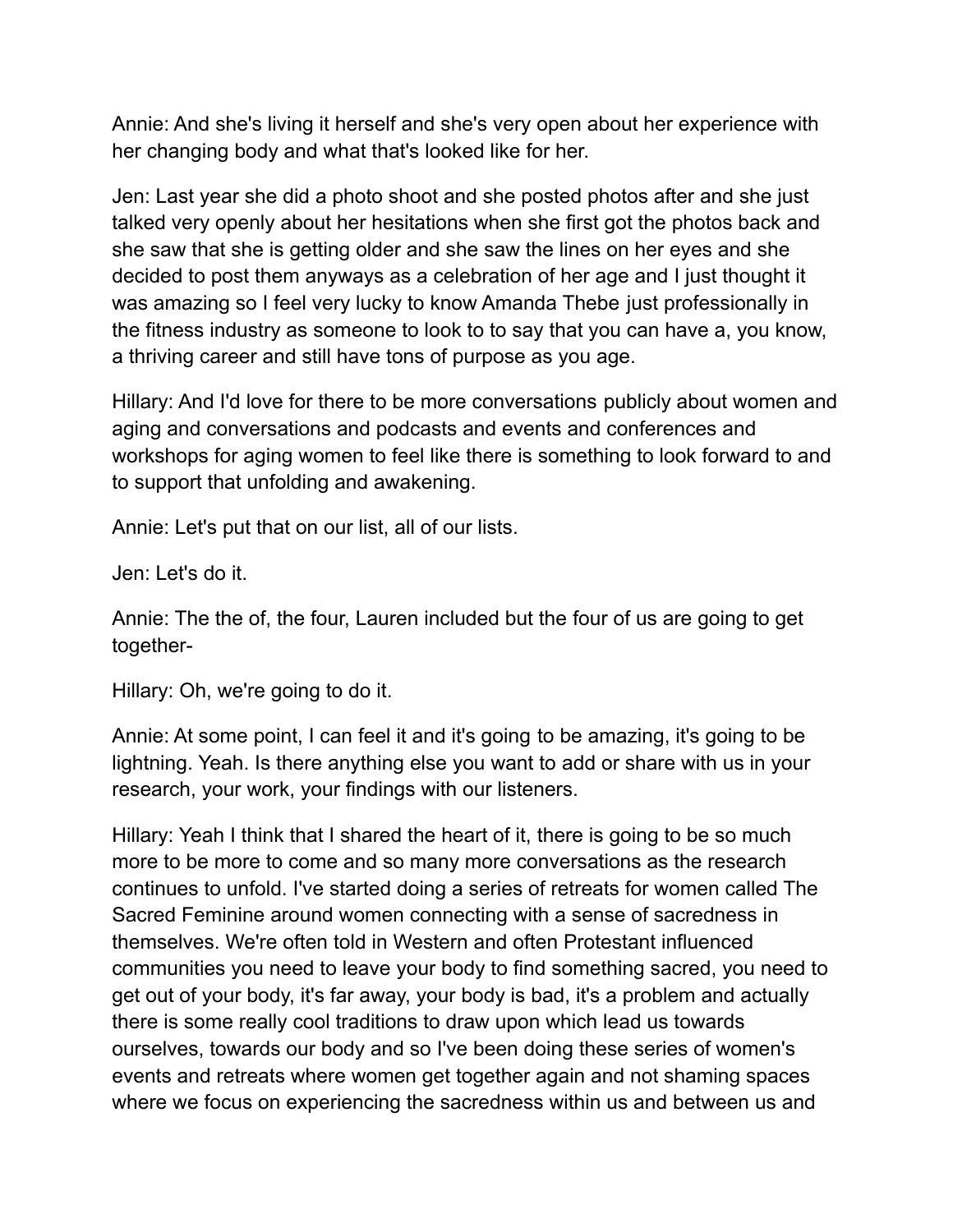how that connects us to the broader community and to build a new story about what it means to be a woman. So if anyone's interested in those, I often post about them, I've got some coming up, lots in 2019, and for anyone who's interested in eating disorder work, I just came out with a textbook in July called Eating Disorders and Embodiment which is looking at, again, changing our relationship to our bodies and any kind of dysfunction from the body up instead of using thoughts to kind of control, changing thoughts, looking at how do we craft a new experience of feeling fullness and aliveness and goodness in the body and actually as a scientific and empirically validated form of treatment for dysfunctional relationship with the body. So the most things are going on.

Annie: Both of those sound amazing and I'll grab links to put in our show notes so they can access those easily.They both sound great.

Hillary: Thanks so much, Annie.

Annie: Thank you so much. Jen anything you want to add before we pop off?

Jen: Just that we hope Hillary will come back and discusses boy and body image-

Annie: Yes. Yeah.

Jen: That's, I have three boys and I know, Hillary's been leading some men's retreats actually which, anyone listening should also follow her on social media to see all the amazing work she's doing and yeah, we would love to have you back to talk about that because that is definitely a topic that is not, just, people aren't talking about it enough and I think in 20 years we will be sorry unless we start talking about it now.

Annie: You're always welcome here.

Jen: Yes, always. We love you.

Hillary: So much love for your two and I'm so glad to know you and enjoying with you in this way and I can't wait for our next conversation.

Annie: Thank you so much, we'll talk soon, OK?

Hillary: OK, bye.